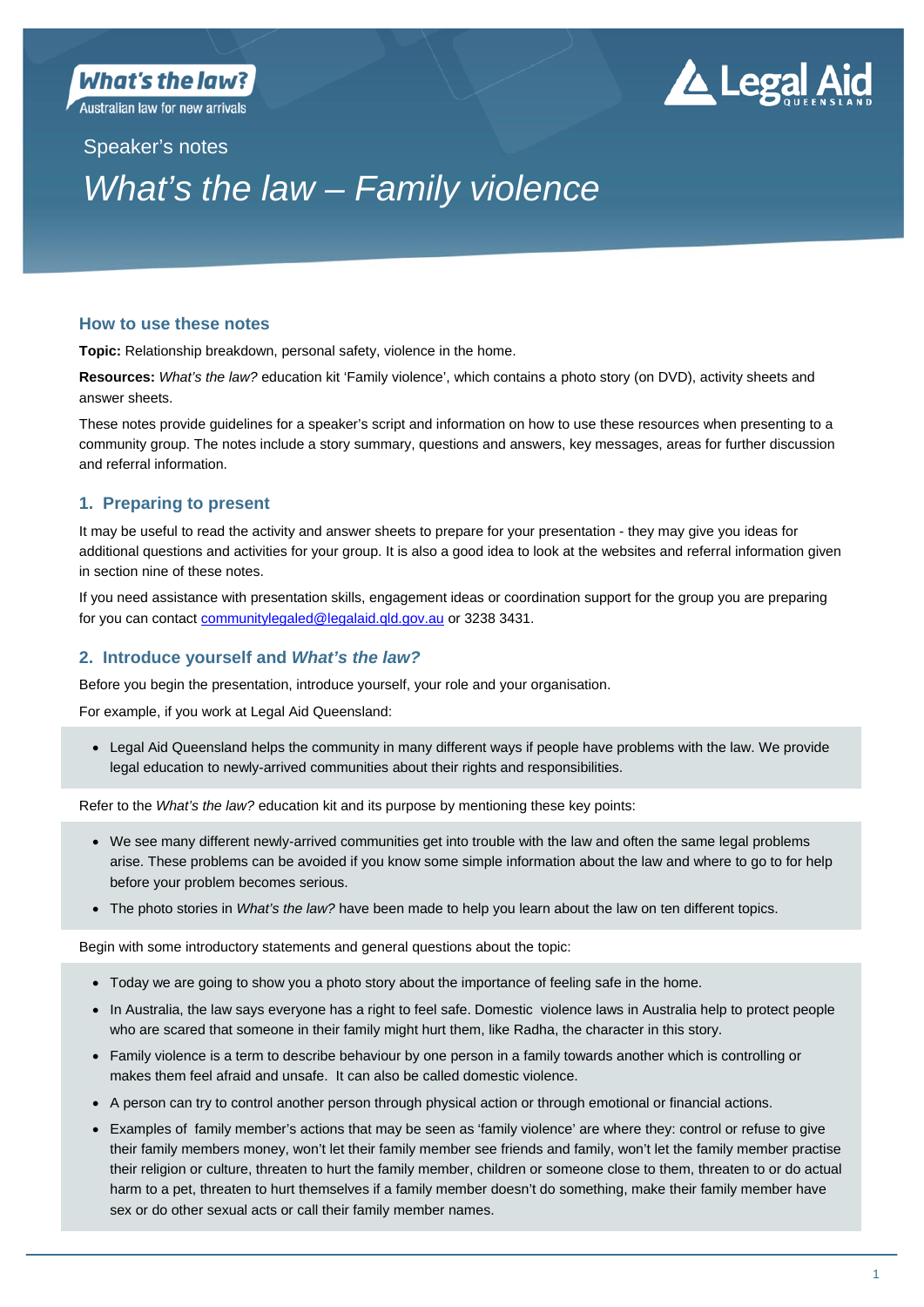What do you think makes a relationship happy and healthy?

#### **3. Summarise the photo story**

- This story is about Radha and how her brother Ram is worried about her safety in the home.
- Ram talks to his friend Nabeeh at a soccer game about how his sister is having problems with her husband.
- Ram tells Nabeeh that his sister's husband hits her and controls the money. Ram says he has told his sister to stay with her husband.
- Nabeeh tells Ram that his sister's husband should not hit her and that he should make sure his sister has a safe place to go.

#### **4. Ask questions**

To strengthen engagement with the photo story and develop the group's legal literacy, ask the following questions before showing the story. This will encourage the group to watch actively and think about key messages.

While you are watching the story, think about the next four questions:

- **1) How does Radha's husband make her feel unsafe?**
- **2) What have Nabeeh and Ram told the women in their lives who have been hit by their husbands?**
- **3) What does Nabeeh advise Ram to tell his sister?**
- **4) What can Radha do if she is feeling unsafe?**

#### **5. Show the photo story**



#### **6. Answer the questions**

Ask the same key questions after you show the story and allow for discussion to tease out the right answers.

#### **How does Radha's husband make her feel unsafe?**

- She feels unsafe as her husband gets angry, throws things and sometimes hits her.
- Radha might also feel worried for her children they could be in the house when her husband is violent and it is not safe or healthy for the children to see this happening.
- She is also insecure about her financial situation as her husband controls the household money.

#### **What have Nabeeh and Ram told the women in their lives who have been hit by their husbands?**

- Nabeeh told his cousin's wife to be a good wife. She stayed with her husband and he continued to hit her.
- Ram has told Radha to do what her husband says and to stay with her husband. He is now worried about her safety.

#### **What does Nabeeh advise Ram to tell his sister?**

- Nabeeh wishes he had given his cousin different advice.
- He tells Ram to tell his sister that her husband has no right to hit her and she should leave the house and find a safe place.

#### **What can Radha do if she is feeling unsafe?**

- Radha has options to help ensure her safety. She can take action straight away.
- If she is in immediate danger she can call 000 and ask for the police and an interpreter if she needs one.
- She can call a domestic violence service such as DV Connect (1800 811 811) for information and advice about her situation. This service can provide a 'shelter' (a safe place for women with a secret address).